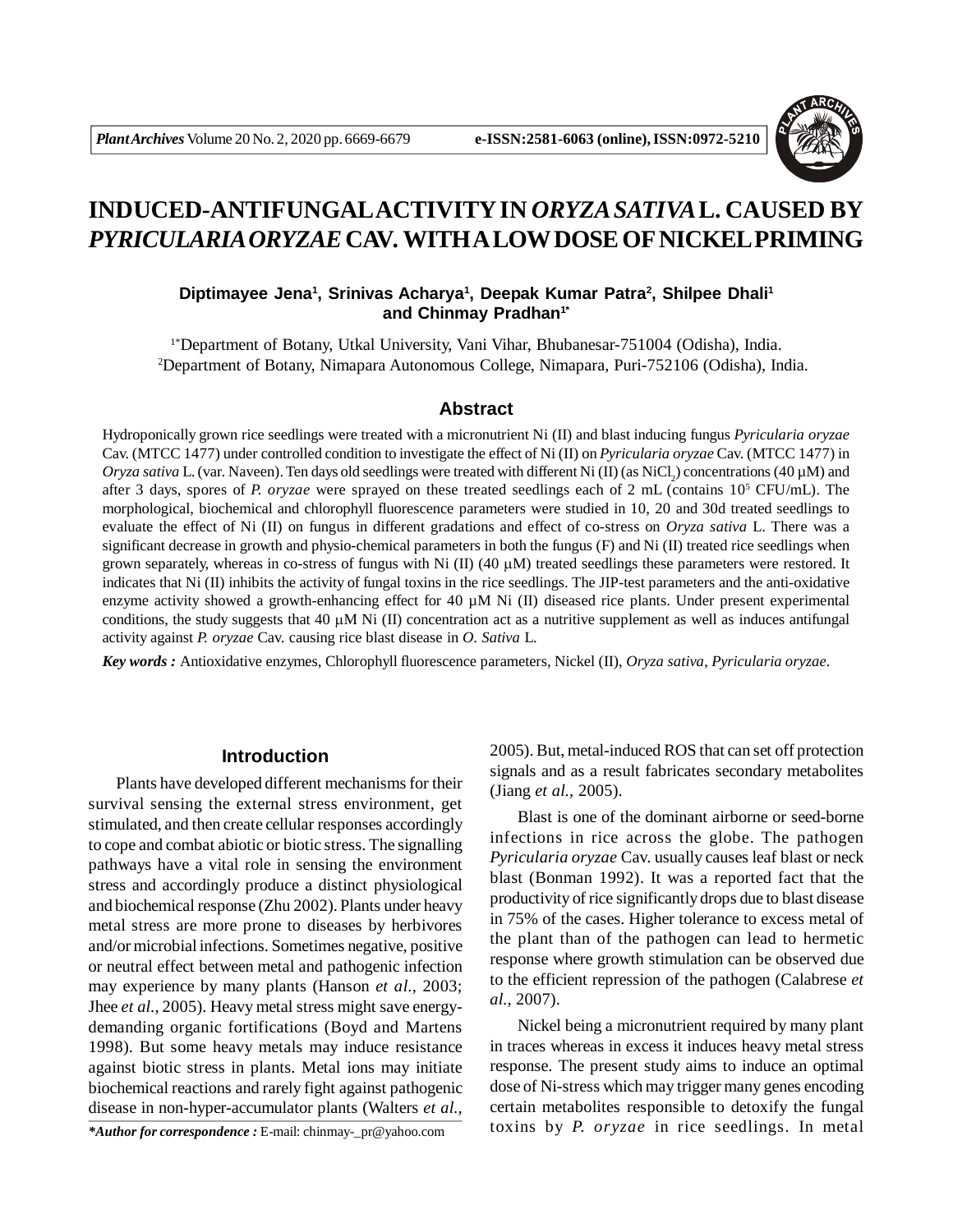contaminated environment crop production drops due to the reduced rate of photosynthesis caused by irreversible inhibition of extrinsic polypeptides of photosystem II. Besides, there is a reduced rate of thylakoid membrane ion transport in plants exposed to heavy metal stress. The present work aims to study the possible effect of nickel induced protection against blast disease evident from OJIP fluorescence transient as well as other biochemical responses in *Oryza sativa* L. The novelty of the work lies in determining this anti-blast inducing level of Ni (II) without hampering the growth and development of the rice plants significantly unlike similar effects induced by Cd (II) reported by Jali *et al.,* 2019.

# **Material and Methods**

### **Plant and fungal materials**

Dry seeds of *Oryza sativa* L. Var. Naveen were collected from National Rice Research Institute (NRRI), Cuttack, Odisha. Uniform seeds were selected and applied with 0.1% Bavistine for 20 min, then successively washed with 70% alcohol for 30 s and with sterilized distilled water followed by 0.1% mercuric chloride for 5 min. Seeds were incubated overnight inside a growth chamber kept in tightly packed glass jar with ample moisture and kept for germination. The fungus *Pyiricularia oryzae* culture was obtained from Institute of Microbial Technology, Chandigarh, India, with an accession no. 1477. Oat meal Agar/Broth Medium (OMA/OMB) slant and petridish were used for maintenance and inoculums preparation under an aerobic condition at 27±1°C for 14 d in an incubator.

#### **Seedling growth and nickel treatment**

Two days old seedlings were moved to Miyamoto's Nutrient solution maintained pH at 5.8 and planted in hydroponic glasses. For seedlings growth, white light  $(12<sup>th</sup>$ photoperiod) (36 Watt; Philips LED) with a photon flux density of 52  $\mu$ E m<sup>-2</sup>s<sup>-1</sup> (PAR) had been irradiated. When plants reach the sampling stage, it was transferred to a greenhouse having regulated climatic conditions required for plant growth. After 10d of seedling growth, plants were treated with Ni, each of 10 ml of varied concentrations (40  $\mu$ M) and the control seedlings were added with 10 ml of nutrient solution.

# **Inoculums preparation and inoculation of fungus pathogen**

Pure cultures of 14d old *P. oryzae* broth cultures were prepared in OMB medium. The concentration of conidial suspension was adjusted  $1\times10^5$  ml<sup>-1</sup>conidia using a haemocytometer. For hydroponic experiments 2ml  $(1\times10^5 \text{ ml-1})$  of suspension culture were used. After three

days of Ni treatment to the hydroponically cultured plants, fungus pathogen inoculums were sprayed artificially on the wounded leaf surfaces (pricking with sterile pins) using a sprayer on both control and Ni treated plants (40  $\mu$ M). The inoculated seedlings were incubated at 23 $\degree$ C with > 90% relative humidity (RH) with 12 hr photoperiod for pathogenicity assessment.

#### **Morphological Analysis**

A set of 3 seedlings of each treatment were carefully taken out from the hydroponic cups and the root and shoot lengths were measured (in cm) and their mean was calculated. Three replicates of each treatment were washed thoroughly and soaked. Fresh weight (in mg) of root and shoot were recorded using digital balance. There after the seedlings were kept in an oven at 70°C over 3d to get the dry weight (in mg).

### **Physiological Analysis**

# **Chlorophyll a fluorescence measurement and yield analysis**

The chlorophyll *a* fluorescence was measured from the fully open leaves from the growing apex using a Plant Efficiency Analyser (Handy PEA; Hansatech Instruments Ltd., UK). After 10-15 min of dark-adaption with a leaf clip (4 mm diameter), fluorescence rise was recorded by applying continuous actinic red light (685 nm) at an irradiance of 2500 µmol photon/m<sup>2</sup>s for 1 s (Strasser and Strasser 1995). The OJIP fluorescence peaks were measured after 50  $\mu$ s (F<sub>0</sub>), 300  $\mu$ s (F<sub>K</sub>), 2 ms  $(F_1)$ , 30 ms  $(F_1)$  and at  $t_{FM}$   $(F_M = Fp)$  respectively. The required bioenergetic parameters *viz.,*: maximum quantum yield  $(F_v/F_M)$ , area under fluorescence, fluorescence at J level  $(V_J)$  net rate of PSII closure  $(M_0)$ , effective antenna size of active RC (Abs/RC), and performance index (PI) were studied to observe the effect of fungus and Ni (II) on rice seedlings.

### **Biochemical Analysis**

The biochemical parameters like chlorophyll, carotenoid, carbohydrate, reducing sugar, protein, proline content were estimated by Arnon (1949), Hedge and Hofreiter (1962), Lowry *et al.*, 1951 and Bates *et al.,* 1973. The activities of antioxidant enzymes like catalase (CAT), guaiacol peroxidase (GPX) and ascorbate peroxidase (APX) were determined by Aebi (1984), Putter (1974) and Nakano and Asada (1981).

### **Results**

Nickel being an essential micronutrient, it has both positive and negative influences on plant. In the present study we used nickel as a model limiting factor to study the antagonistic effect of nickel on fungus pathogen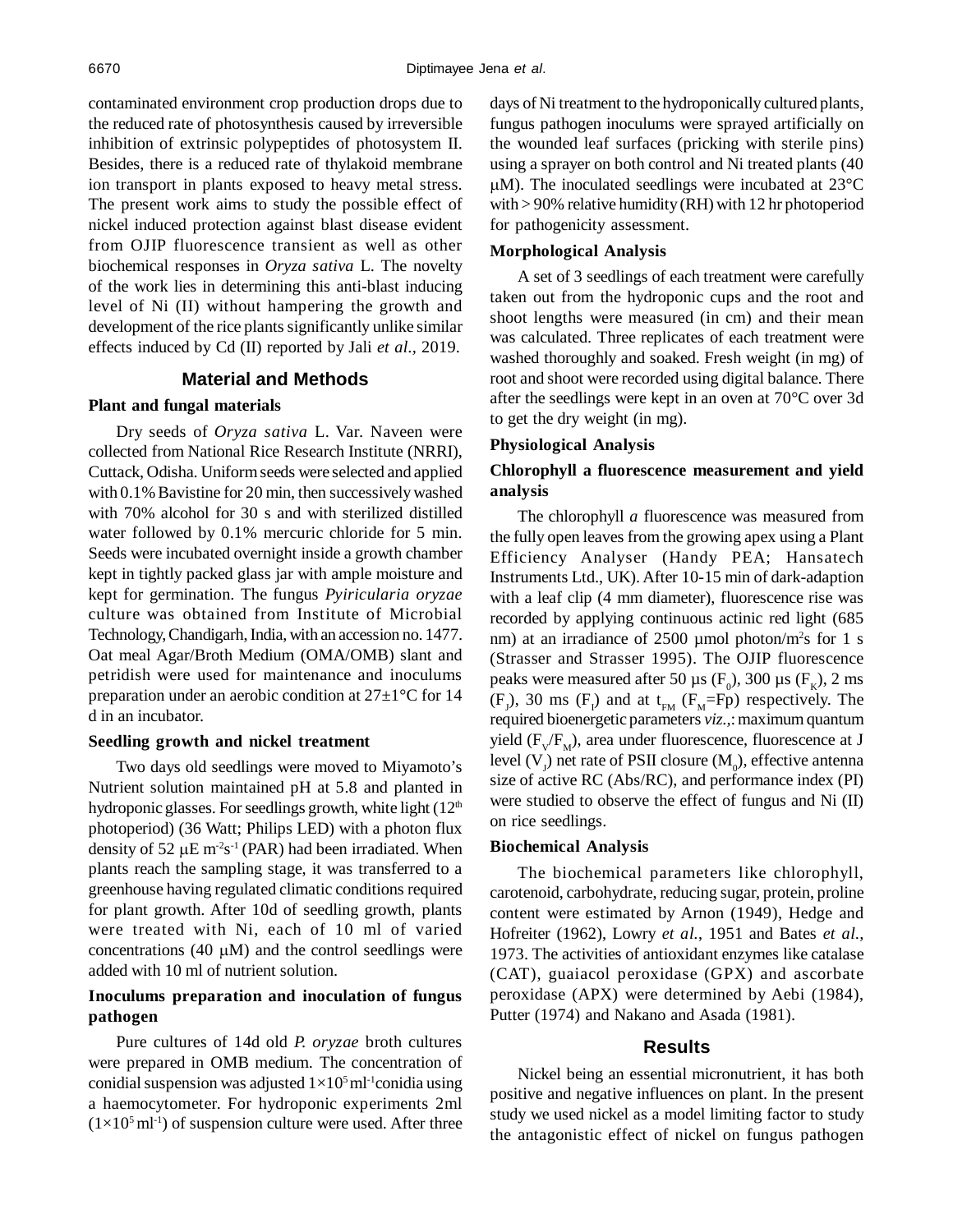*Pyricularia oryzae* and to determine the disease resistance capacity of *Oryza sativa* to blast disease. Thus following morphological, physiological, and biochemical parameters show the growth responses of experimental plant *Oryza sativa* grown hydroponically in controlled conditions under abiotic and biotic co-stress.

### **Effect of Ni (II) and P. oryzae on growth Parameter**

Nickel at higher concentration significantly reduced the length and biomass of root/shoot. By contrast, at lower concentration  $(40\mu M)$  had much higher shoot height and weight of root and shoot than control and fungal infected plants (Table 2). The significant difference in the growth parameters like length, fresh and dry weight of plants were detected amongst the treated plants and plants that were infected with fungus in 10, 20 and 30 d, while the plant heights and dry weights (root and shoot) were significantly more in 30 d plant.

# **Effect of Ni (II) and** *P. oryzae* **on Physiological Parameters**

# **Analysis of Chlorophyll a fluorescence transient (O-J-I-P)**

There was a marked variation in the curvature of the fluorescence transient in *P*. oryzae infected rice seedlings under Ni (II) treatment over the experimental period. After 10d of treatment, characteristics OJIP rise with clear intermediate peaks (coincides with each other) in the control as well as Ni  $(40 \mu M)$  treated seedlings, were observed. When control compared with fungus infected and fungus with 40  $\mu$ M Ni (II) treatment (cited as  $F + Ni (II) (40 \mu M)$  seedlings, a significant change in  $F_0$ ,  $F_1$ ,  $F_1$  and  $F_M$  values was noticed in each concentration. After 20d of treatment, O-J phase did not show any significant variation while J-I and I-P phases demonstrated pronounced difference among the treatments. In a comparison, except for control plants, all other treated plants exhibit a decline in intermediate electron transport and PS I relaxation. After 30 days of treatment, Ni (II) treated plants demonstrated better photosynthetic quenching by fitting OJIP curve exactly with control plants whereas fungus infected rice plants showed high  $F_0$  and low  $\mathrm{F}_{\scriptscriptstyle{\mathrm{M}}}$ . Interestingly, in combination with Fungus, Ni (40 µM) treated plants overcome the effect of fungus and showed an OJIP curve at par with control (Fig. 1).

#### **Effect on JIP-test parameters**

The fluorescence derived parameters showed a decrease in photosynthetic activity and quantum yield (Fv/ Fm) in fungus-infected seedlings than control, but in the presence of Ni (II) a gradual recovery in fluorescence signals was observed in infected plants. Similar scores of  $F_v/F_m$ , the normalised complimentary area under OJIP curve, RC/ABS and PI values were showed by F+ 40 µM Ni (II) treated seedlings in compared to control in 10 d after treatment. Quantum yield and PI value were observed to become significant at  $F+50 \mu M$  Ni (II) after 20 d of treatment (data not shown) whereas  $F+40 \mu M$ Ni (II) treated seedlings exhibited the highest area under OJIP transient,  $PI_{ABS}$  and RC/ABS value than fungus infected seedlings. Interestingly,  $F+40 \mu M$  Ni (II) treated rice seedlings showed enhanced values of  $F_v/F_m$ , area,  $RC / ABS Pl<sub>o</sub>$  and  $PI<sub>ABS</sub>$  in 30 days than that of fungus infected seedlings (Table 1).  $PI<sub>ABS</sub>$  and  $PI<sub>ō</sub>$  parameters showed better performance in co-stressed plants. Throughout the experimental period, infected rice seedlings showed significantly low fluorescence parameters ( $F=5.72$  at P $<0.05$ ).

# **Effect of Ni (II) and** *P. oryzae* **on Photosynthetic Pigments**

#### **Total chlorophyll content**

At 40  $\mu$ M Ni (II) concentration the chlorophyll content increased by 29% and 22% in 20 and 30d seedlings than control whereas fungus treated seedlings the same were decreased than control by 8%, 50% and 58% for 10, 20 and 30 d respectively.  $F+40 \mu M$  Ni(II) seedlings were showed rise in chlorophyll pigment about 29% and 40% in 10d, 10% and 123% in 20 days and 5% and 156% in 30d than control and fungus treated seedlings respectively. At F+40 µM Ni (II), chlorophyll content raised many folds than other concentrations of fungus treated seedlings (Fig. 3a).

### **Carotenoid content**

Carotenoid increases in 40 µM Ni (II) concentration about 55% than control followed by a fall found in fungus treated plant. There was a significant fall of carotenoid content in fungus infected seedling notice. Thereafter stabilisation of the pigment concentration was observed in F+40 µM Ni (II) treated plants (Fig. 3b).

# **Effect of Ni (II) and** *P. oryzae* **on Biochemical Parameters**

### **Reducing sugar**

Amount of reducing sugar increased gradually up to 30 µM (data not shown) and decreased significantly from 40 µM Ni (II) onwards. About 6% rise in 10d, 11% rise in 20d and 12% rise in 30d at 30 µM as compare to control. Whereas fungus infected seedlings showed 7% fall in 10d, 8% fall in 20d and 27% fall in 30d from control. About 4.5%, 4.8% and 4.8% increased at F+40 µM Ni (II) treatments as compare to control in 10, 20d and 30 days treated seedlings. But from fungus infected seedlings,  $F+40 \mu M$  Ni (II) showed 13%, 29% and 44%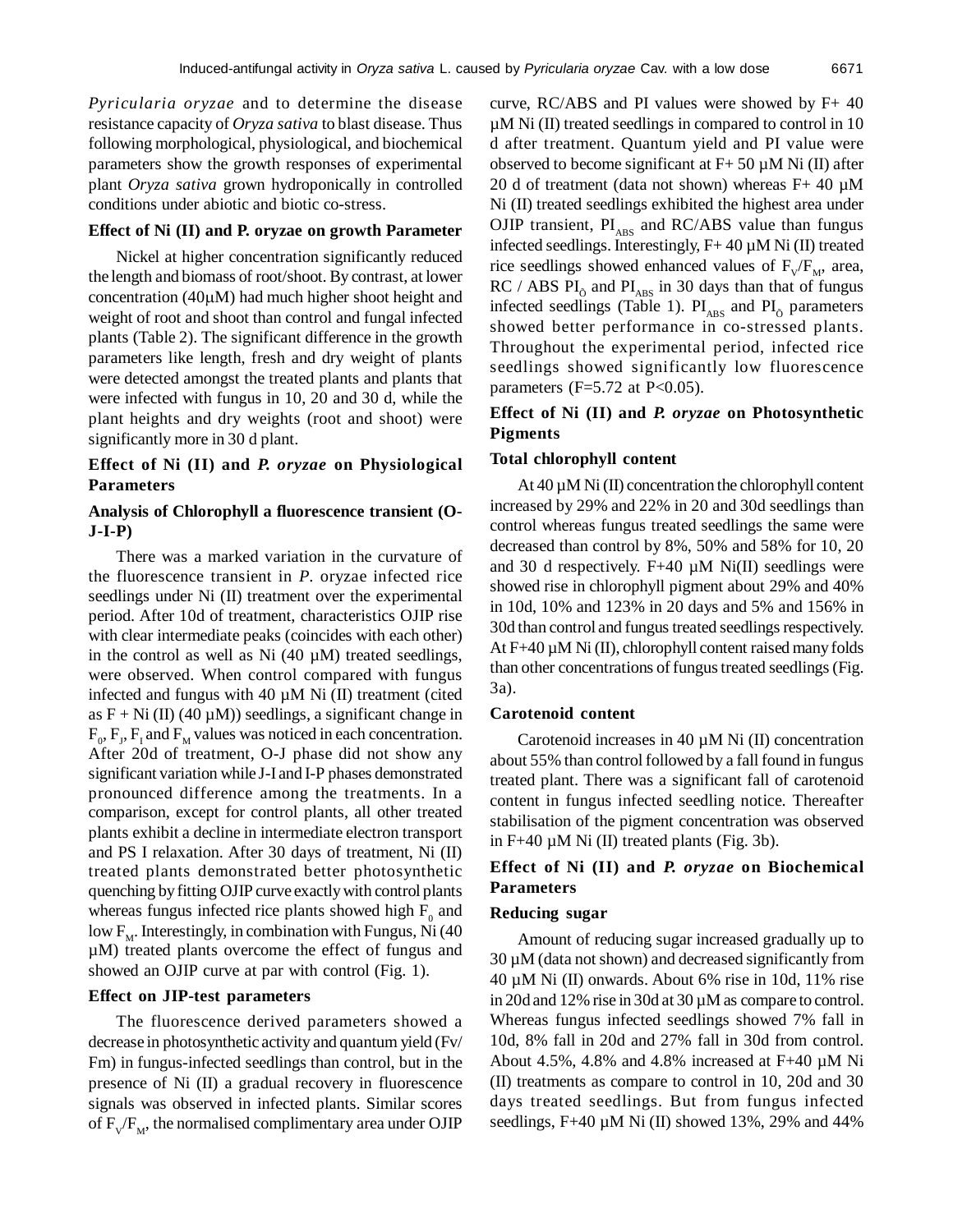| 10 d after treatment                 |                    |                     |                        |                    |  |  |  |  |
|--------------------------------------|--------------------|---------------------|------------------------|--------------------|--|--|--|--|
| <b>Fluorescence</b>                  | Control (NC)       | $40 \mu M$ Ni       | <b>Fungus infected</b> | $F + 40 \mu M$ Ni  |  |  |  |  |
| <b>Parameters</b>                    |                    |                     | (PC)                   |                    |  |  |  |  |
| Fv/Fm                                | $0.818 \pm 0.001$  | $0.8115 \pm 0.002$  | $0.7948* + 0.003$      | $0.8118 \pm 0.001$ |  |  |  |  |
| Area                                 | $20056 \pm 385$    | $21031 \pm 1555$    | $13295* + 359$         | $19887 \pm 393$    |  |  |  |  |
| RC/ABS                               | $0.6916 \pm 0.009$ | $0.7113 \pm 0.024$  | $0.4925* \pm 0.016$    | $0.6811 \pm 0.009$ |  |  |  |  |
| PI                                   | $0.4525 \pm 0.002$ | $0.4408 \pm 0.008$  | $0.3551* \pm 0.010$    | $0.4475 \pm 0.006$ |  |  |  |  |
| $\text{PI}_{\underline{\text{ABS}}}$ | $1.4127 \pm 0.025$ | $1.3545 \pm 0.066$  | $0.6907* \pm 0.055$    | $0.98* \pm 0.029$  |  |  |  |  |
| 20 d after treatment                 |                    |                     |                        |                    |  |  |  |  |
| Fv/Fm                                | $0.8211 \pm 0.003$ | $0.7951 \pm 0.005$  | $0.7652* \pm 0.006$    | $0.8046 \pm 0.002$ |  |  |  |  |
| Area $(N)$                           | $17068 \pm 766$    | $11549 \pm 891$     | $9096* + 578$          | $14503 \pm 298$    |  |  |  |  |
| RC/ABS                               | $0.6491 \pm 0.018$ | $0.5223 \pm 0.031$  | $0.4642* \pm 0.035$    | $0.6077 \pm 0.006$ |  |  |  |  |
| PI<br>้น                             | $0.462 \pm 0.009$  | $0.4055 \pm 0.020$  | $0.3266* \pm 0.027$    | $0.4231 \pm 0.06$  |  |  |  |  |
| $\overline{PI}_{\underline{ABS}}$    | $1.4018 \pm 0.098$ | $0.8719* \pm 0.111$ | $0.5439* +0.110$       | $1.06 \pm 0.032$   |  |  |  |  |
| 30 d after treatment                 |                    |                     |                        |                    |  |  |  |  |
| Fv/Fm                                | $0.8171 \pm 0.002$ | $0.8176 \pm 0.003$  | $0.7476* \pm 0.007$    | $0.7896 \pm 0.008$ |  |  |  |  |
| Area $(N)$                           | $18083 \pm 946$    | $16160 \pm 866$     | $8695* + 511$          | $16877 \pm 591$    |  |  |  |  |
| RC/ABS                               | $0.6846 \pm 0.022$ | $0.6741 \pm 0.020$  | $0.3965* \pm 0.016$    | $0.5338 \pm 0.028$ |  |  |  |  |
| PI                                   | $0.4843 \pm 0.008$ | $0.466 \pm 0.009$   | $0.2524* \pm 0.024$    | $0.4724 \pm 0.026$ |  |  |  |  |
| $\text{PI}_{\text{ABS}}$             | $1.5009 \pm 0.099$ | 1.4172±0.070        | $0.327* \pm 0.069$     | $1.1196 \pm 0.121$ |  |  |  |  |

**Table 1:** The data showing the changes in quantum yield specific energy flux and performance parameters in *O. sativa* (Naveen) under co-stress of *P. oryzae* and Ni (II).

*Note*. Values in the table are mean  $\pm$  standard deviation of seven replicates. \*indicates significant differences between treatments at P d" 0.05 (5% level of significance) for each parameters as per the Fishers F-test. *Abbreviations*: Fv/Fm - Maximal quantum yield of primary PS II photochemistry; N- Turnover number, i.e. number of  $Q_A$  reduction events between time  $t_0$  and  $t_{FM}$ ; RC/ABS - Active RCs on absorption basis; PI - Performance index of primary photochemistry;  $PI_{ABC}$  -Performance index for energy conservation from photons absorbed by PS II antenna to the reduction of  $Q_{B}$ , PC- Positive Control, NC- Negative Control.

highest rise in 10,20 and 30d treated seedlings (Fig. 3c).

# **Protein content**

Ni (II) at 20 µM concentration increased protein content in small amount (1%) than control and significantly reduced from  $30 \mu M$  onwards in all 10, 20 and 30 days treated seedlings. And even fungus infected seedlings showed very low impact about 1% and 3% decrease from control in 10 and 20 days treated seedlings on protein contents but rose to 8% fall from control in 30 days. And though  $F+40 \mu M$  Ni (II) treated seedlings showed fall in protein content than control but raised about 1% in 10 days, 2% in 20 days and 6% in 30 days compared to fungus infected seedlings (Fig. 4a).

### **Proline content**

Proline content rose with increasing Ni (II) concentration and highest increase showed at 50 µM Ni (II) in all 10, 20 and 30 days treated seedlings. But subsequent days of exposure showed decrease in proline content from 90% in 10 days to 77% in 30 days at 40  $\mu$ M Ni (II) than that of control. Similar trend also found in fungus treated seedlings from 10 days to 30 days and the percentage of fall is from 46% in 10 days to 40% in 30 days than control. Whereas in  $F+40 \mu M$  Ni (II), in 10 days about 13% decrease in proline content found than control but raised to 9% in 20 days and 31% in 30 days than control, signals the effect of both Ni (II) on fungus. But compared to fungus infected seedlings, F+40 µM Ni (II) showed gradual fall in proline content about 41% in 10 days, 22% in 20 days and 6% in 30 days treated seedlings (Fig. 3d).

### **Antioxidative enzyme activity**

The activity of Catalase in fungus infected seedlings showed significant decrease in trend where it was decreased to 8% in 20d and 22% in 30 d as compare to control.  $F + 40 \mu M$  Ni (II) treatment showed significant rise in activity compared to both fungus infected and control plants. The antioxidative activity of Guaiacol peroxidase (GPX) increased in all treatments but vary in percentage of increase and according to days of exposure. 40  $\mu$ M Ni (II) concentration showed highest increase in percentage of GPX compare to control. Fungus infected seedlings showed increasing trend of 175% in 10 d, 130% in 20 d and 66% in 30 d treatment as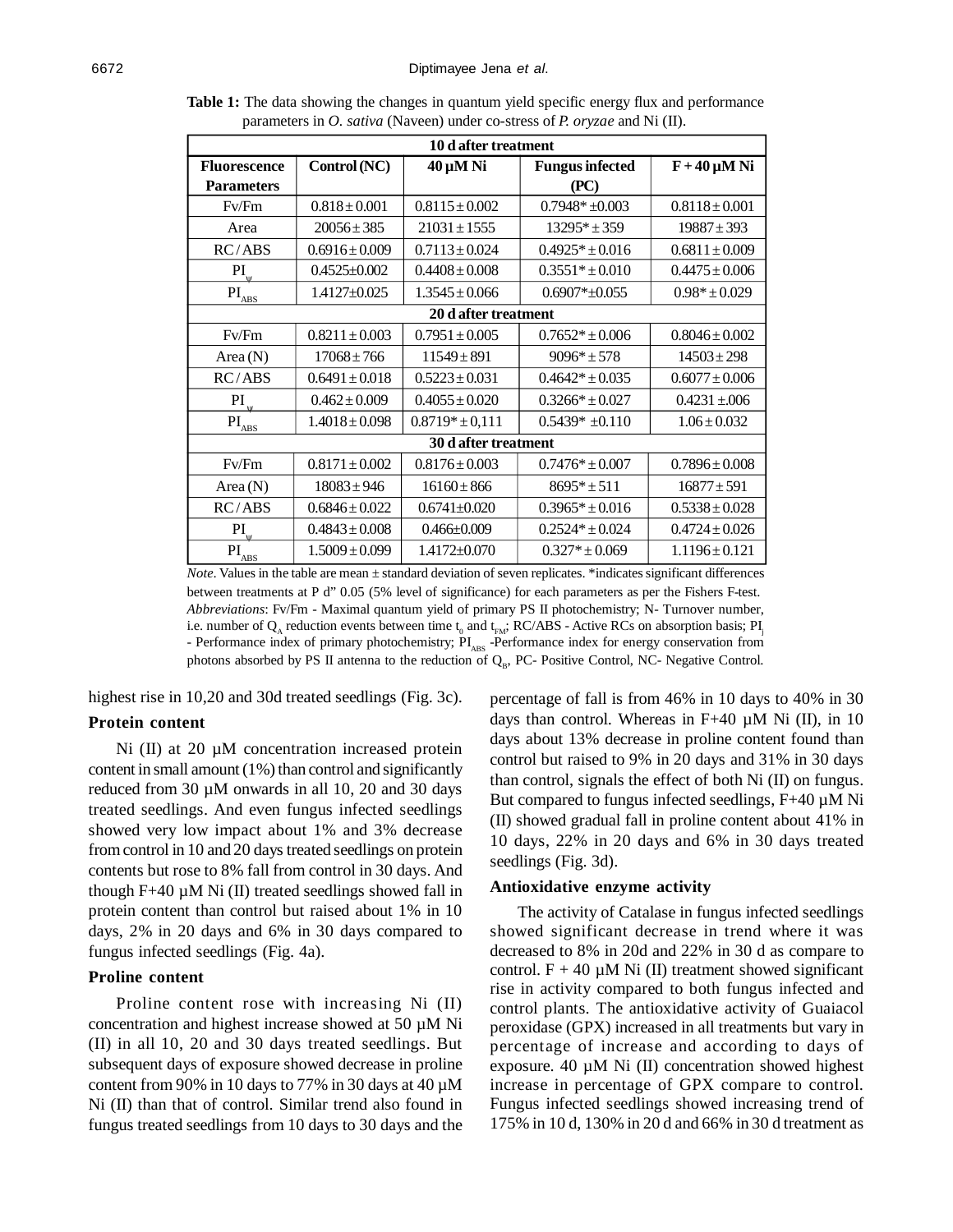| <b>Treatment</b> | Growth            | <b>Control</b>  | $40 \mu M$ Ni   | <b>Fungus infected</b> | $F + 40 \mu M$ Ni |  |
|------------------|-------------------|-----------------|-----------------|------------------------|-------------------|--|
| <b>Interval</b>  | <b>Parameters</b> |                 |                 |                        |                   |  |
| 10d              | RFW(mg)           | $33.7 \pm 0.23$ | $55.4 \pm 0.18$ | $33.5 \pm 0.19$        | $52.6 \pm 0.41$   |  |
|                  | $RDW$ $(mg)$      | $4.8 \pm 0.32$  | $7.9 \pm 0.34$  | $4.4 \pm 0.43$         | $7.4 \pm 0.41$    |  |
|                  | SFW(mg)           | $48.6 \pm 0.23$ | $74.5 \pm 0.14$ | $50.4 \pm 0.11$        | $73.2 \pm 0.40$   |  |
|                  | SDW(mg)           | $14.2 \pm 0.18$ | $20.9 \pm 0.15$ | $12.6 \pm 0.22$        | $19.7 \pm 0.41$   |  |
|                  | RL(cm)            | $9.2 \pm 0.12$  | $11.3 \pm 0.17$ | $7.9 \pm 0.26$         | $10.5 \pm 0.38$   |  |
|                  | SL(cm)            | $11.9 \pm 0.23$ | $12.9 \pm 0.31$ | $9.0 \pm 0.07$         | $11.3 \pm 0.35$   |  |
| 20d              | RFW(mg)           | $41.3 \pm 0.27$ | $62.3 \pm 0.23$ | $37.8 \pm 0.39$        | $61.2 \pm 0.25$   |  |
|                  | RDW (mg)          | $6.3 \pm 0.19$  | $10.7 \pm 0.26$ | $4.1 \pm 0.27$         | $9.3 \pm 0.33$    |  |
|                  | SFW (mg)          | $51.9 \pm 0.43$ | $83.8 \pm 0.42$ | $49.7 \pm 0.44$        | $76.3 \pm 0.16$   |  |
|                  | SDW(mg)           | $16.3 \pm 0.17$ | $21.9 \pm 0.43$ | $11.6 \pm 0.34$        | $20.8 \pm 0.15$   |  |
|                  | RL(cm)            | $11.0 \pm 0.22$ | $13.9 \pm 0.15$ | $8.8\pm0.28$           | $11.9 \pm 26.0$   |  |
|                  | SL(cm)            | $12.2 \pm 0.40$ | $12.6 \pm 0.17$ | $11 \pm 0.39$          | $11.6 \pm 0.14$   |  |
| 30d              | RFW(mg)           | $47.2 \pm 0.27$ | $65.6 \pm 0.07$ | $40.2 \pm 0.37$        | $63.2 \pm 0.35$   |  |
|                  | RDW (mg)          | $8.2 \pm 0.33$  | $12.6 \pm 0.31$ | $3.6 \pm 0.43$         | $9.7 \pm 0.24$    |  |
|                  | SFW (mg)          | $60.1 \pm 0.34$ | $94.6 \pm 0.24$ | $49.3 \pm 0.25$        | $82.3 \pm 0.19$   |  |
|                  | SDW(mg)           | $18.2 \pm 0.29$ | $27.2 \pm 0.43$ | $10.4 \pm 0.37$        | $21.7 \pm 0.21$   |  |
|                  | RL(cm)            | $13.0 \pm 0.17$ | $16.9 \pm 0.41$ | $9.3 \pm 0.22$         | $12.9 \pm 0.43$   |  |
|                  | SL(cm)            | $13.6 \pm 0.23$ | $14.6 \pm 0.37$ | $11 \pm 0.24$          | $14 \pm 0.012$    |  |

**Table 2:** Different morphological and growth parameters of *O. sativa* (var. Naveen) under Ni (II) and *P. oryzae* infection stress. Values are mean ± Standard Deviation of five replicates.

*Abbreviations* RFW- Root Fresh Weight, RDW- Root Dry Weight, SFW- Shoot Fresh Weight, SDW-Shoot Dry Weight, RL- Root Length, SL- Shoot Length.

compared to control. Whereas  $F + 40 \mu M$  Ni (II) treatment 212% and 13% rise in 10 days, 180% and 21% rise in 20 days & 166% and 60% rise in 30 days showed as compared to control and fungus infected seedlings respectively. Unlike GPX activity, APX activity also increased in 20 d and 30 d in  $F + 40 \mu M$  Ni (II) treatments as compared to control and fungus infected seedlings. There were 126% and 61% rise in 10 days, 118% and 52% rise in 20 days & 117% and 54% rise in 30 days were noticed against control and fungus infected seedlings respectively (Fig. 4b, c. d).

### **Discussion**

The rice is most abundantly cultivated agriculturally important plant and is the prime food in highly populous country like India. In the recent past, to get disease resistant rice variety, the national as well as international institutes put their maximum effort in biotechnological innovations in producing high yield and resistant variety. The pros and cons of GMOs are under debate among the scientific communities. Nickel deficiency causes leaf chlorosis along with necrotic leaf tips whereas bioaccumulation of nickel in higher concentrations severely retards germination. Shoot and root growth, induce leaf spotting, and Fe deficiency etc. leads to chlorosis and foliar necrosis. Excess Ni also affects urease activity, inhibits photosynthesis and transpiration, and causes

ultrastructural modifications (Brown *et al.,* 1987).

# **Synergistic effect of Ni (II) and** *P. oryzae* **on growth parameters**

In the present experiment,  $40 \mu M$  Ni (II) concentration in *Oryza sativa* L. seedlings showed highest growth than control and 50  $\mu$ M was identified as LC<sub>50</sub> and at 100  $\mu$ M about 80% of seedlings died (data not shown). The effect of nickel on growth of *Oryza sativa* L. seedlings decreased with elevated concentrations of Ni as compared to control (Bhardwaj *et al.,* 2007). In *Brassica juncea* total biomass production increases up to 50  $\mu$ M and a prominent decrease was found at 100 M due to decline in water content, transpiration rate and stomatal conductance (Alam *et al.,* 2007).

Fungus has negative impact on rice seedlings and possessed significant reduction in growth of root-shoot length and root-shoot biomass. In presence of Ni (II), fungus pathogenicity decreased towards rice seedlings and growth was almost similar to that of control. From present study application of 30 to 40  $\mu$ M Ni (II) concentrations to fungus infected seedlings showed positive influences and provide resistance to *O. sativa* L. seedlings (Fig. 2). It was also found that Ni (II) possesses more positive effect in shoot length as compare to root length in presence of *P. oryzae* which may be because of bio-accumulation of Ni (II) in roots increase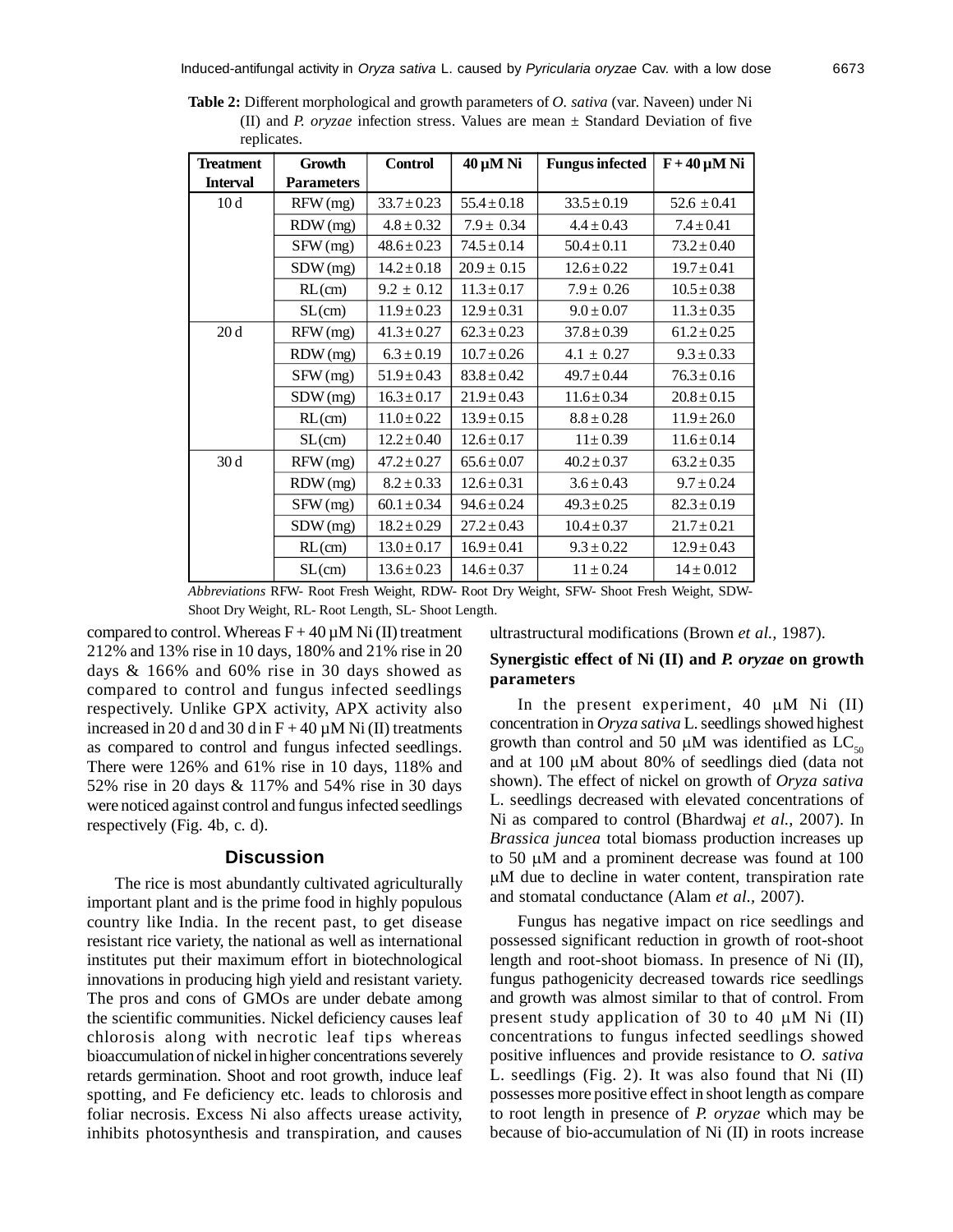$\Delta$  Fungus infected (PC)  $OF+40\mu MNi = 40\mu MNi$  $\circ$  CONTROL (NC)



**Fig. 1:** Effect of Ni (II) and *P. oryzae* on fast polyphasic Chl *a* fluorescenc rise (OJIP) in *O. sativa* L. (var. Naveen) after10, 20 and 30 d of treatment.

in root dry matter found than that of control seedlings. It was further noticed that with increasing in days of exposure Ni (II) found friendlier for rice seedlings in presence of *P. oryzae*.

# **Synergistic effect of Ni (II) and** *P. oryzae* **on Photosynthetic Pigment and Chlorophyll fluorescence**

#### **Changes in photosynthetic pigments**

Reduction in photosynthetic activity in fungus-infected seedlings might be due to the release of fungal toxins that inhibit the photosynthesis and/or destruct the photosynthetic apparatus. But the photosynthetic activity of fungus treated seedlings gets increased in the presence of Ni (II). In co-stress condition plants showed enhancement in Chl *a*, Chl *b* and carotenoid levels in lower concentrations. Whereas the fall of carotenid content in  $F+40 \mu M$  Ni (II) treatment may be because of an increase in chlorophyll content more than control. The F + Ni (II) plants were observed to have enhanced photosynthetic response than the fungus only. This result was in agreement with the findings reported in *Brassica napus* infected with pathogen and Cd (Larsen *et al.,* 1998).

# **Changes in the fluorescence peaks of OJIP transient**

OJIP fluorescence transient is the fluorescence emission released primarily from PS II and represents various PS II reactions (Tsimilli-Michael and Strasser 2008). The O - step of the transient refers to the fluorescence released from the photosystems when the leaves are sufficiently dark-adapted and it is expected that all active photosystems are in an open state (Strasser *et al.,* 2000). The OJIP transient is considered as the fluorescence rise when there is no energy transfers between the PS II units as if they exists independently. Thus, the fluorescence recorded at different times of the transient is an indication of the behaviour of PS II in response saturating pulse.

There was significant change in the shape of the transient on the exposure of the plants to graded Nickel (II) concentrations in combination with or without biotic stress. After 10 days,  $F + 40 \mu M$  Ni(II) seedlings showed similar OJIP transient as fungus-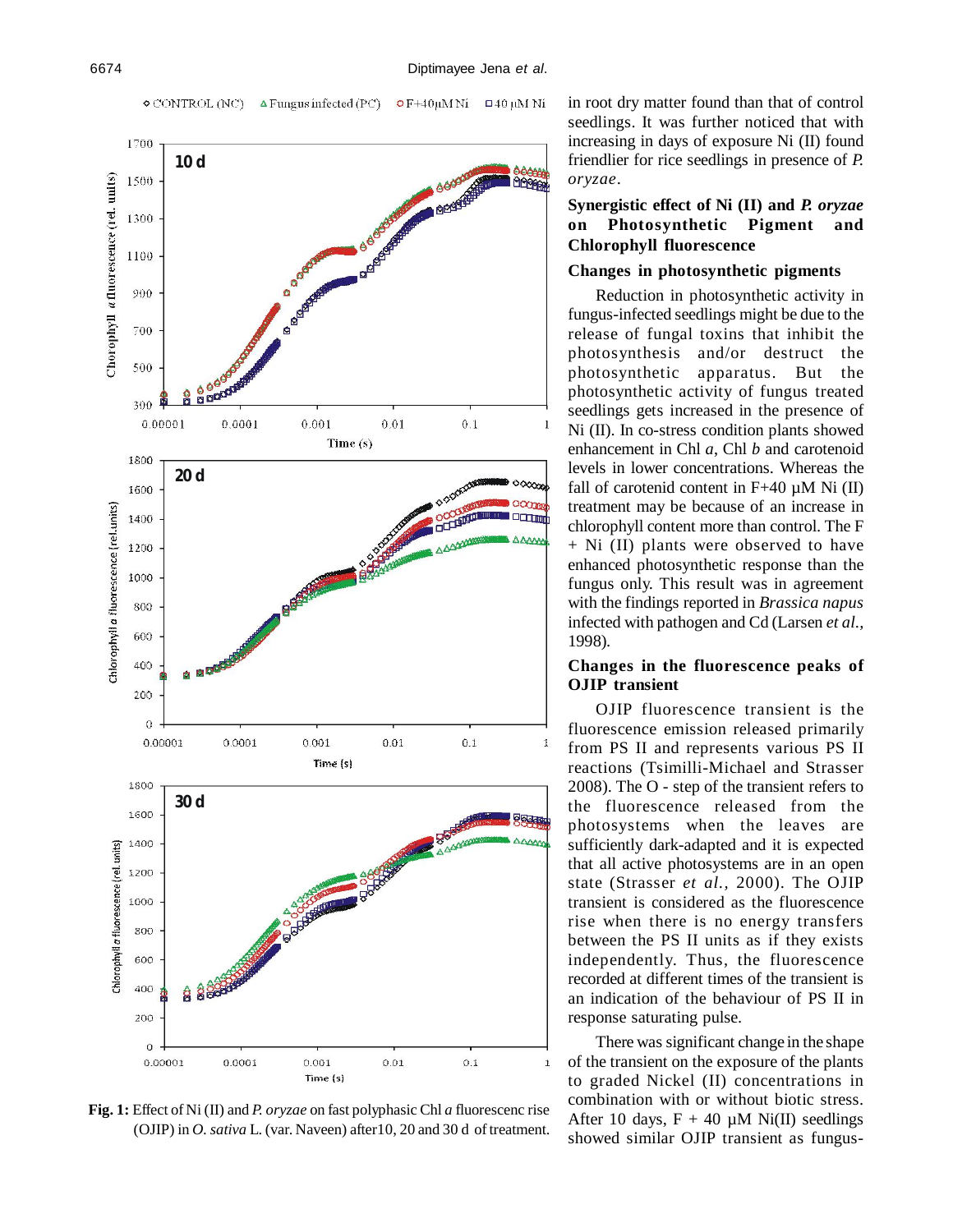

**Fig. 2:** Photographs showing (a) control without treatment (CON), (b) Fungus infected plants (P+F) (c) 40 uM Ni (II) treated plants, and (d) fungus infected with 40 µM Ni (II) treated (P+F+40) *Oryza sativa* L. (Var: Naveen).

infected seedlings whereas  $40 \mu M$  Ni (II) treated plants showed similar transient patterns as those of control plants indicating Nickel as a micronutrient rather than a stressor. However, after 20 days of treatment, almost all the treated plants demonstrated a significant decrease in J-I and I-P transient than control plants. Maximal fluorescence  $F_M$ indicates that after 20 d of treatment, *P. oryzae* infection in rice reduces photochemical quenching significantly. Interestingly, 30 d after treatments,  $F + 40 \mu M$  Ni (II) treated plants exhibited best fit OJIP fluorescence transient with control. But fungus-infected plants showed a rise in  $F_0$  and decline in  $F_1$  and  $F_M$  which indicated several RCs in closed state *i.e.* problem in water splitting activity lead to a decrease in the reduction of  $P_{680}^{\dagger}$ . No further fluorescence enhancement beyond  $F_J$  indicates complete inhibition of  $Q_A$ -  $Q_B$  electron flow which was observed for fungus infected rice plants. Thus, at I-P transient phase, the  $Ni$  (II) negatively influences the fungus growth. The O-J-I-P fluorescence transient showed increased photosynthetic activity in co-stress of fungus and Ni (II) than positive (with fungus  $+$  Ni(II)) as well as the negative control (with Ni(II) only).

### **Change in fluorescence derived parameters of JIPtest**

Chlorophyll a fluorescence, though corresponding to

a very small fraction of the dissipated energy from the photosynthetic apparatus, is widely accepted to provide an access to understand its structure and function. Chl *a* fluorescence is signature of photosynthesis, more specifically on PS II when fluorescence kinetics, spectra, lifetime and derived parameters are analysed (Stribet and Govindjee 2011). In the present context, various quantum yield parameters and stress indicating parameters were taken up for prediction of PS II behaviour under the combination of Ni (II) and fungus induced stress as well as to analyse the efficiency of Ni (II) in the rice plant to resist blast. The performance indicating parameters like  $F_v/F_m$  or j $P_o$ , j $E_o$  and  $y_o$  showed an increase under costress condition which can be correlated with biochemical responses.

It was observed that under the influence of Nickel (II), the rate of PS II closure increased, which could be significant in all the treatments. The higher values of  $M_0$ jn 40  $\mu$ M Ni(II) prove that there were some disturbances on the OEC leading to limitation of PS II function. Thus, it can be inferred that Ni (II) stress not only caused donor limitation of PS II, but also forced an acceptor limitation through enhanced single turn over events of  $Q_A$ . The reduced end reduction (RE<sup>1</sup>) also supports this conclusion (results not shown). Higher single turn over event of  $Q_{\rm A}$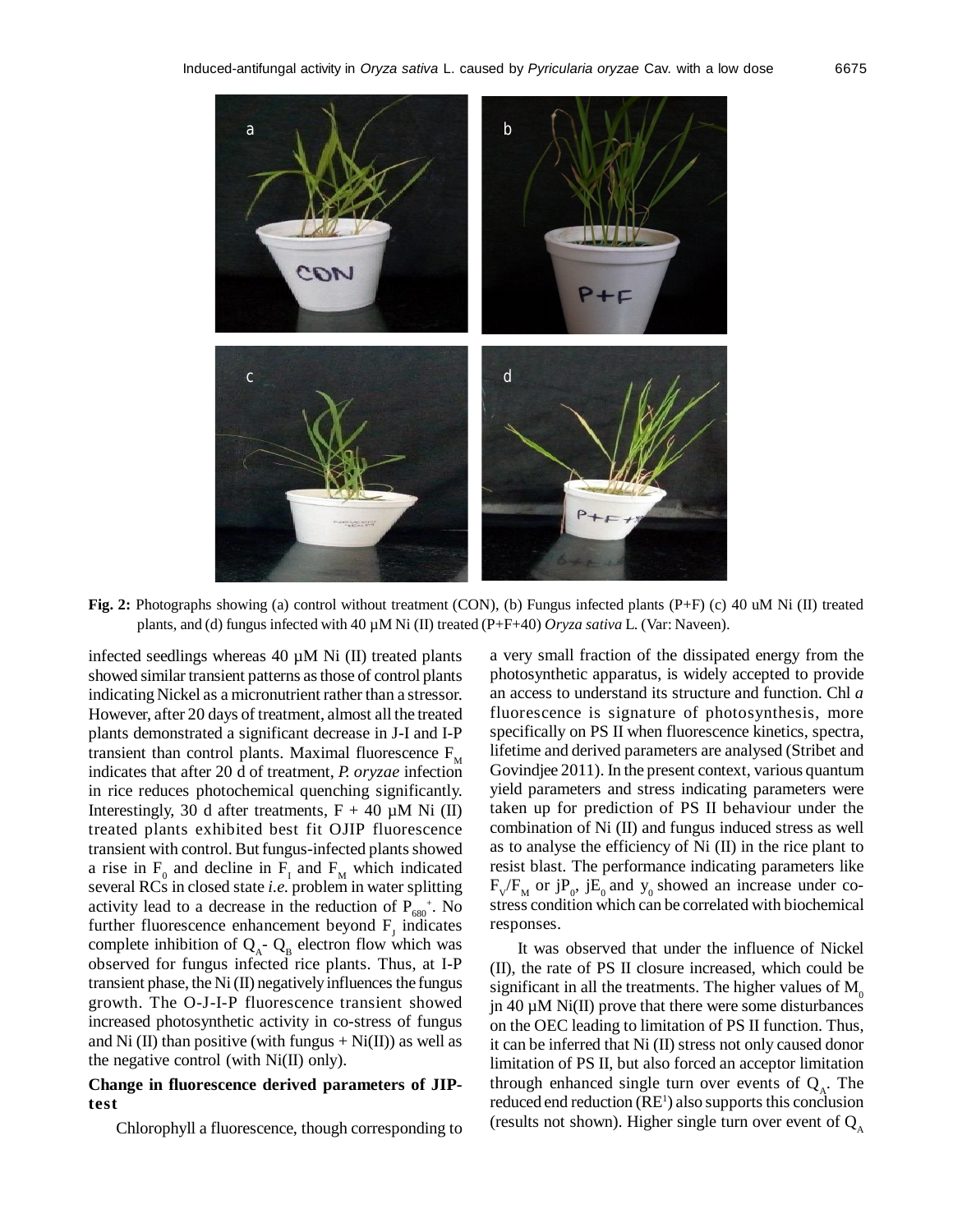

**Fig. 3:** Effect of Ni (II) and *P. Oryzae* infection on (a) total chlorophyll content, (b) carotenoid content, (c) reducing sugar and (d) proine content of *O. sativa* (var. Naveen) after10, 20 and 30 d of treatment.

electron movement beyond PQ pool resulting in enhanced in RE in higher Ni concentrations with co-stress conditions and thereby the photosynthetic performance.

A lower absorption per RC is an indicator of better performance with growth-supporting levels of Ni induced resistance against rice blast and could be well correlated with net photosynthesis. Increased ABS/RC values at the growth retarding salt concentration in the present case is since Ni stress caused activation of the part of RCs resulting in proportionately more light absorption than clear reduction therefore, the nonphotosynthetic energy dissipation. This is also supported by an enhanced dissipation per RC in diseased rice plants and a proportionate reduction of active RCs. It may be concluded that Ni(II)- stress inhibited PS II reaction centres causing shrinkage of active PS II, which could be responsible for reduced photosynthetic activity as this could not take part in photosynthetic electron transport.

The present study, therefore, used the performance indices  $PI_{\delta}$  and  $PI_{\text{ABS}}$  for effective analysis of plant performance. It also takes into account the nonphotochemical events to make it a holistic performance indicator. The reduced rate of performance  $\geq 40 \mu M$  Ni (II) in diseased rice showed that the species is not a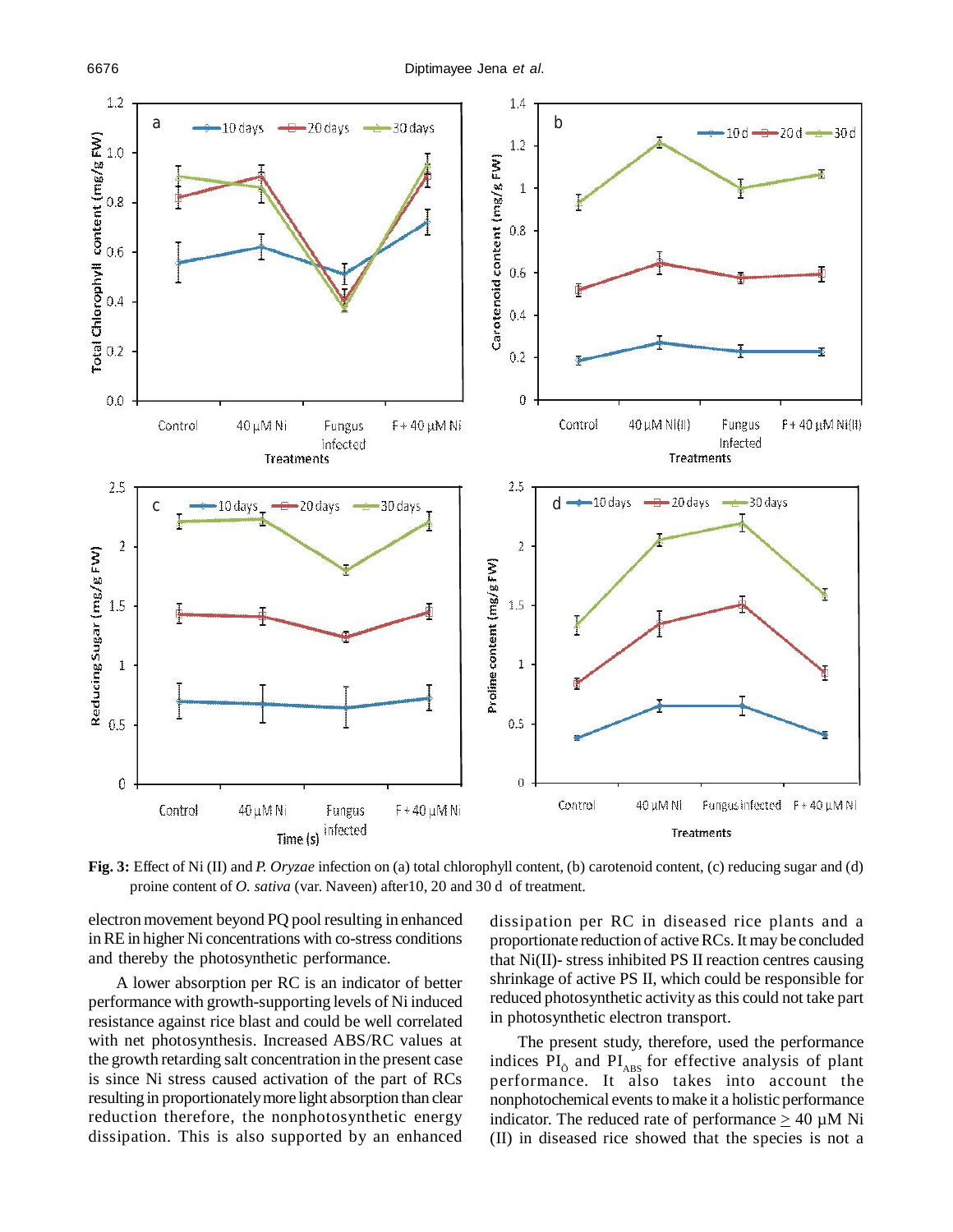

**Fig. 4:** Effect of Ni (II) and *P. Oryzae* infection on (a) total protein content, (b) Catalase activity, (c) Guaicol Peroxidase activity (GPX) and (d) Ascorbate Peroxidase activity (APX) of *O. sativa* (var. Naveen) after10, 20 and 30 d of treatment.

good candidate for consideration rather introduction in areas of low doses. The 40  $\mu$ M concentrations of Ni (II) be a good candidate to induce blast resistance in rice..

# **Changes in Biochemical Parameters**

Fungus infected seedlings showed significant reduction in both carbohydrate and reducing sugar content, that might be because of breakdown of polysaccharides by toxic proteins released by fungus *P. oryzae*. The protein contents decreased significantly in diseased rice plants with Ni (II) application. But in costress condition (F+40  $\mu$ M Ni (II)) the protein content increased with increasing days of exposure. Thus nickel has adverse impact on protein content but when nickel applied to fungus infected seedlings; it increases the protein content than fungus infected seedlings. The inhibition of protein accumulation might be due to blockage in translation mechanism after exposure to fungus and Ni stress which common in both biotic and abiotic stress. The proline is a stress induction marker. Seedlings exposed to *P. oryzae* and Ni showed increase in proline content but percentage of increase in Ni (II) treated seedlings rise gradually. Whereas in co-stress the proline content decreased gradually up to  $F +40 \mu M$  Ni (II) treatment, which indicates reduction of stress. Thus Ni (II)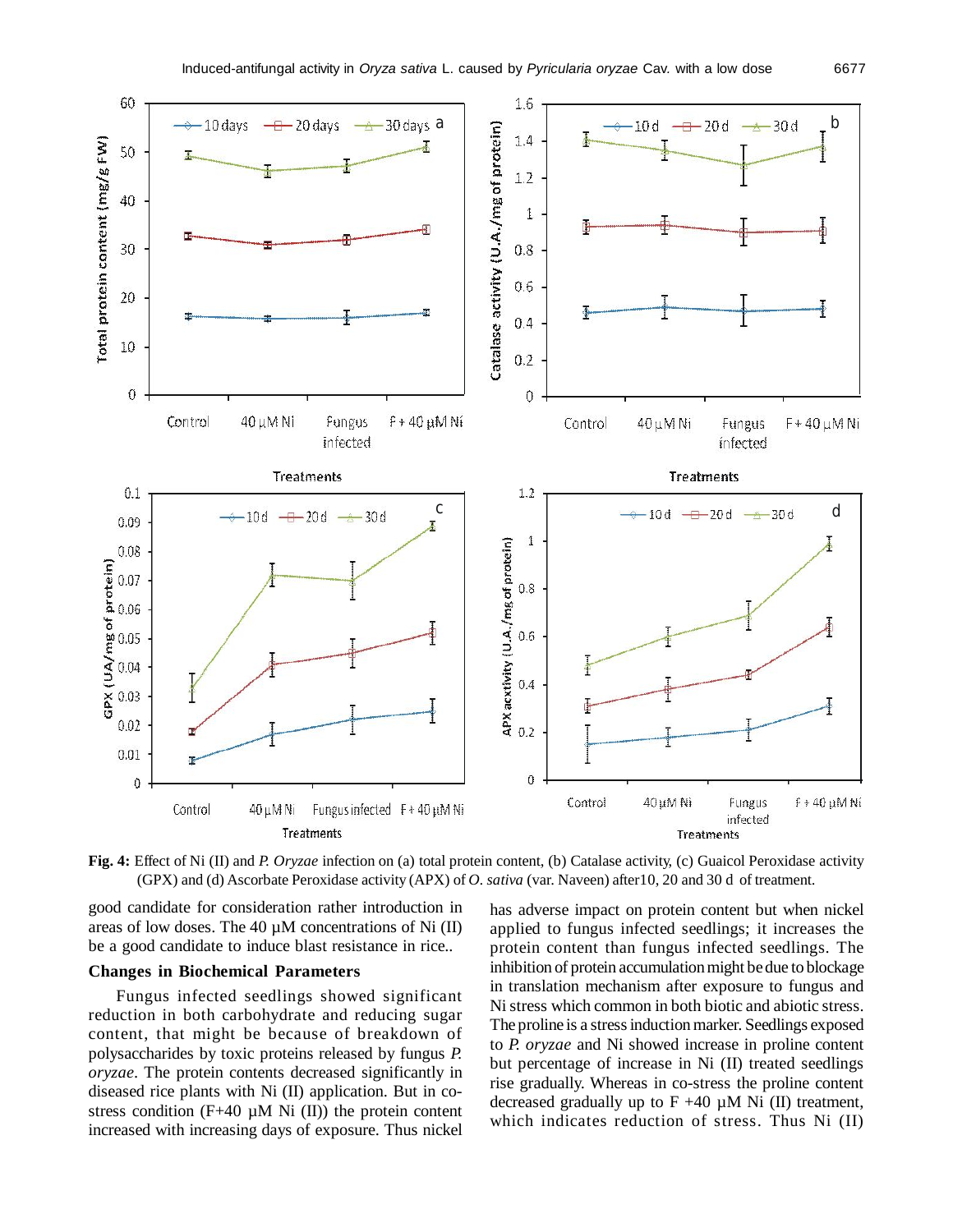compensates the infection of fungus that results in decrease in proline content.

#### **Changes in Enzyme Activity**

Plant possesses a number of antioxidative enzymes to protect against oxidative damage induced by biotic and abiotic stress. The present investigation showed rise in APX, CAT and GPX activity in  $F + 40 \mu M$  Ni (II) concentrations and act as markers under stress conditions. The enhancement in Ascorbate Peroxidase (APX) activity under Ni as well as fungus stress indicates its role in detoxification of  $H_2O_2$  in *Z. xanthoxylon*. These antioxidative enzyme activities were significantly enhanced in co-stress than fungus infected rice seedlings (Fig. 4).

Catalase (CAT) scavenges free radicals in defense against oxidative damage by spliting down  $H<sub>2</sub>O<sub>2</sub>$  (Mittler 2002; Patra *et al.,* 2018a, b; Patra *et al.,* 2019; Patra *et al.,* 2020). Alterations in CAT activities were observed in differential regulation induced by nickel stress (Gajewska and Sk<sup>3</sup>odowska 2007). The present findings showed increased CAT activities at concentrations up to  $40 \mu$ M Ni (II) in fungus infected rice seedlings exhibiting defensive mechanisms against nickel stress.

GPX is a metalloenzymes provides cell defense against oxidative stress induced by environmental stresses *viz.,* chilling, air pollution, heavy metals, salts, pathogen attack and UV radiation (Passardi *et al.,* 2005). Unlike APX and CAT,  $F + 40 \mu M$  Ni (II) treatments corroborates significant rise in GPX as compared to control and fungus infected seedlings indicating balanced metabolic activity against both the stressors.

At low concentrations nickel promotes the activities of the various enzymes including IAA oxidase, ascorbate oxidase, catalase and peroxidase. The physiological and enzymatic activity of nickel depends upon the variety of plant species under investigation. The concentration exceeding the threshold concentration reduces the enzymatic and other physiological activities. In this present experiment, both *P. oryzae* and Ni (II) induced the activities of CAT, GPX and APX but in small quantity whereas upon exposure of *P. oryzae* with Ni (II), CAT, GPX and APX activity increased with increasing days of exposure than fungus infected seedlings. *i.e.*  $F + Ni$  (II) 40µM treated seedlings showed stronger superoxide and hydrogen peroxide scavenging system than fungus infected seedlings.

# **Conclusion**

Being a micronutrient, Ni (II) always shows a positive influence on plants especially to crop and cereals. Not only in enzyme activity but also morphological, biochemical and physiological activity induction Ni (II) plays an important role in growth-producing factors, unlike other heavy metals as evidence from the present investigation. Thus, according to the present study, at low doses, Ni (II) increases the growth as well as antifungal activity of *O. Sativa* L. seedlings against blast causing fungus *P. oryzae*. The hydroponically cultured rice variety showed the highest growth at 40  $\mu$ M of Ni (II) concentration which showed growth in morphology, photosynthetic activity, and biochemical constituent related like chlorophyll, carotenoid, carbohydrate, reducing sugar, protein and proline content and antioxidative enzymes.

During co-stress of *P. oryzae* Cav. with Ni (II) in 10 d, 20 d, and 30 d experiment showed at  $F + 40 \mu M$  Ni(II) treatment seedlings showed highest morphological and biochemical development than other treatments of Ni(II) compared with fungus-infected seedlings. The fluorescence peaks and area under O-J-I-P curve suggest there was a growth retarding effect of fungus in *O. sativa* seedlings whereas at 40  $\mu$ M Ni(II) concentrations exhibited a better rate of electron transport per active reaction centre cores. The quantum yield parameters  $F_v$  $F<sub>M</sub>$  and performance indices also showed similar trends. At co-stress conditions showed donor limitation in primary photochemistry up to 20 days of exposure and acceptor (electron) limitation beyond  $Q_A$  A positive correlation between chlorophyll content and photosynthetic response in terms of OJIP fluorescence transient was observed. Thus, there might be some down regulations in 40  $\mu$ M Ni(II) application that might be a release of fungusresistant protein or enzymes resulted highest growth as well as put impact on fungus *P. oryzae* Cav. and plants possess systematic acquired resistance to fungus *P. oryzae* Cav. causing rice blast disease in *O. sativa* L. Thus, in the present study, Ni (II) showed an antagonistic effect on *P. oryzae* Cav. as well as act as a micronutrient supplement at  $40 \mu$ M levels. In the present investigation, it may be hypothesized that Ni (II) at moderate concentrations induces a stress response in rice plant thereby inhibiting an antagonistic effect of *P. oryzae* causing blast disease in rice.

### **Acknowledgements**

The authors highly acknowledge DST- FIST and DRS- SAP (III) of UGC, New Delhi, India for necessary Laboratory facility to carry out the study. Nevertheless, authors are very glad to acknowledge the COE under World Bank & RUSA, Utkal University, India for upgradation of laboratory of Department of Botany.

### **Conflict of interest**

The authors declare that they have no conflict of interest

#### **References**

Aebi, H. (1984) Catalase in vitro. *Mehods Enzymol*., **105:** 121- 126.